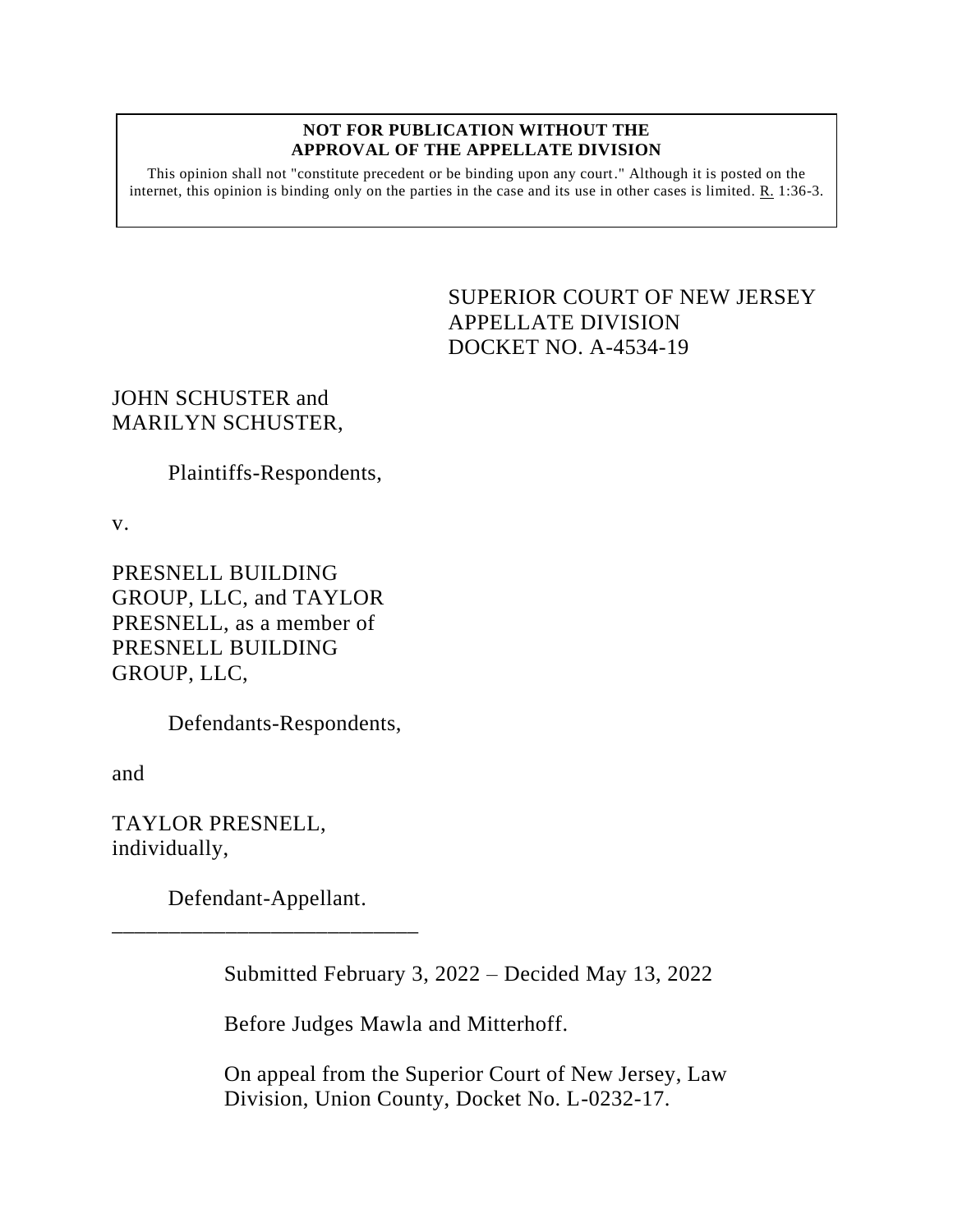Kamensky Cohen & Riechelson, attorneys for appellant (Mark D. Laderman, on the brief).

Lindabury, McCormick, Estabrook & Cooper, PC, attorneys for respondent (John J. Delaney, Jr., of counsel; Blake C. Width, on the brief).

## PER CURIAM

Defendant Taylor Presnell appeals from a July 10, 2020 order denying his motion to vacate a September 14, 2018 order confirming an arbitration award as a judgment pursuant to Rule 4:21A-6(b)(3). We affirm.

We discern the following facts from the record. On or about April 25, 2015, plaintiffs entered into an oral agreement and payment schedule with Presnell Building Group (PBG) to remodel and renovate plaintiffs' home in Stockton, New Jersey for \$557,160. Defendant is the managing member of PBG. Plaintiffs, growing concern over the quality of the work, delays, and cost, sent a December 14, 2016, demand letter to defendants seeking \$100,000 to avoid litigation. Defendants did not settle.

On January 20, 2017, plaintiffs filed a complaint against defendants alleging: 1) breach of contract; 2) unjust enrichment; 3) breach of the implied covenant of good faith and fair dealing; 4) breach of express warranty; 5) violation of the Consumer Fraud Act (CFA), N.J.S.A. 56:8-1 to -227; 6) fraud;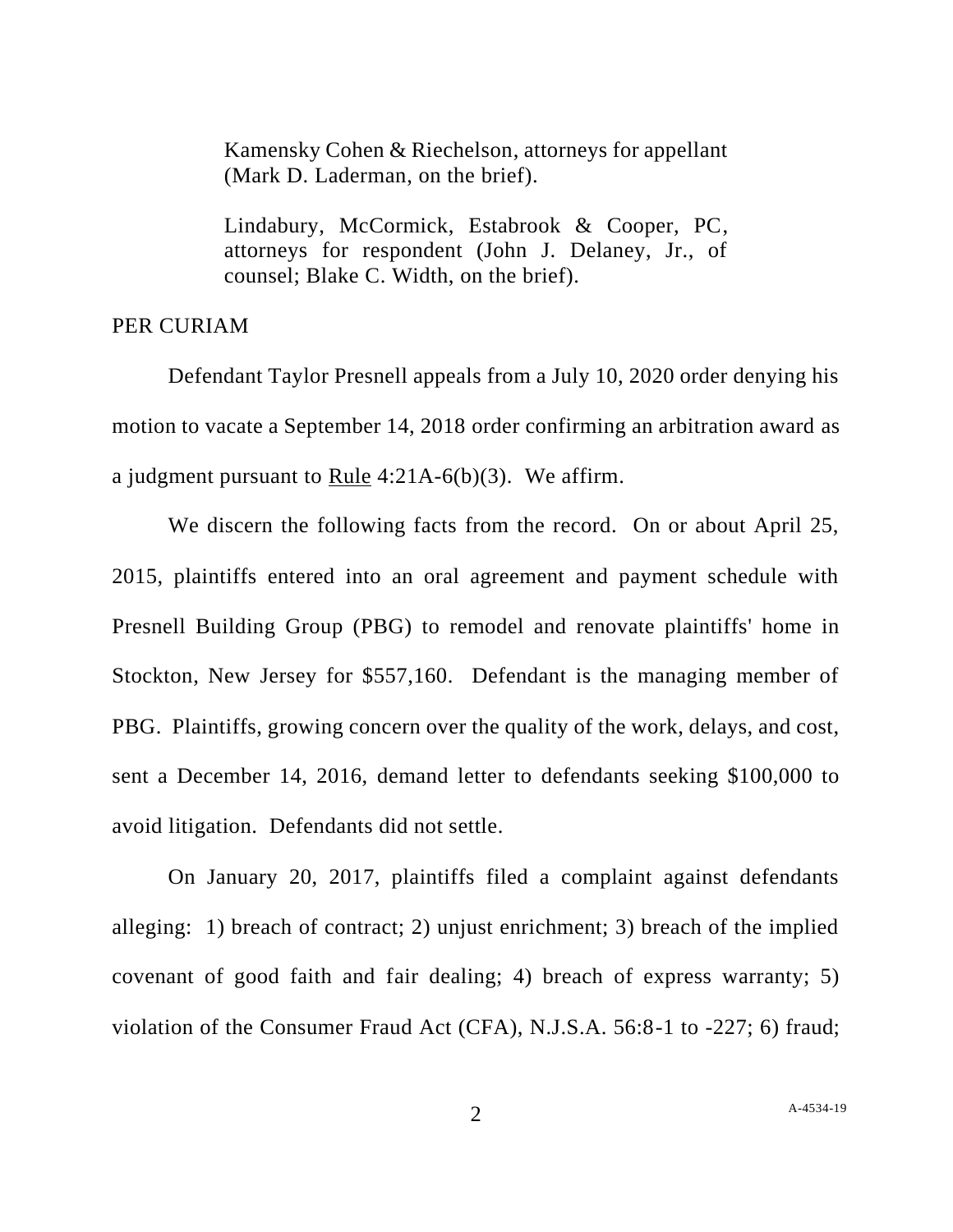7) breach of implied promise and warranty of reasonable workmanship; and 8) veil piercing. Counts five and eight specifically requested judgment against defendant as an individual.

On July 25, 2018, after discovery concluded, the parties participated in mandatory, non-binding arbitration pursuant to Rule 4:21A-1. Defendants were represented by counsel at the arbitration. After the hearing, the arbitrator issued the following award:

> [Plaintiffs] sue to recover treble damages under the [CFA], as well as for breach of contract, unjust enrichment and . . . related claims. [Plaintiffs] did not appear. Their claim for treble damages is for the difference between what [plaintiffs] claim was the oral quote for the job and what they in fact paid.

> [Defendant] testified that the oral quote agreed on was \$931,200[] and he admitted . . . to being paid \$963,100.90. The difference is \$31,900.90. [Plaintiffs] claim that the agreed quote was \$557,160 in their complaint[] but did not appear [and] hence did not testify. They also claim that they paid \$878,782, but [defendant] admitted to being paid \$963,100.90.

> The absence of a written contract constitutes a violation of the CFA. [Plaintiffs'] are entitled to \$95,702.70 [plus] attorney's fees.

The arbitration award was captioned Schuster v. Presnell Building.

On August 29, 2018, plaintiffs moved to confirm the arbitration award as

a judgment pursuant to Rule 4:21A-6(b)(3). At that point, more than thirty days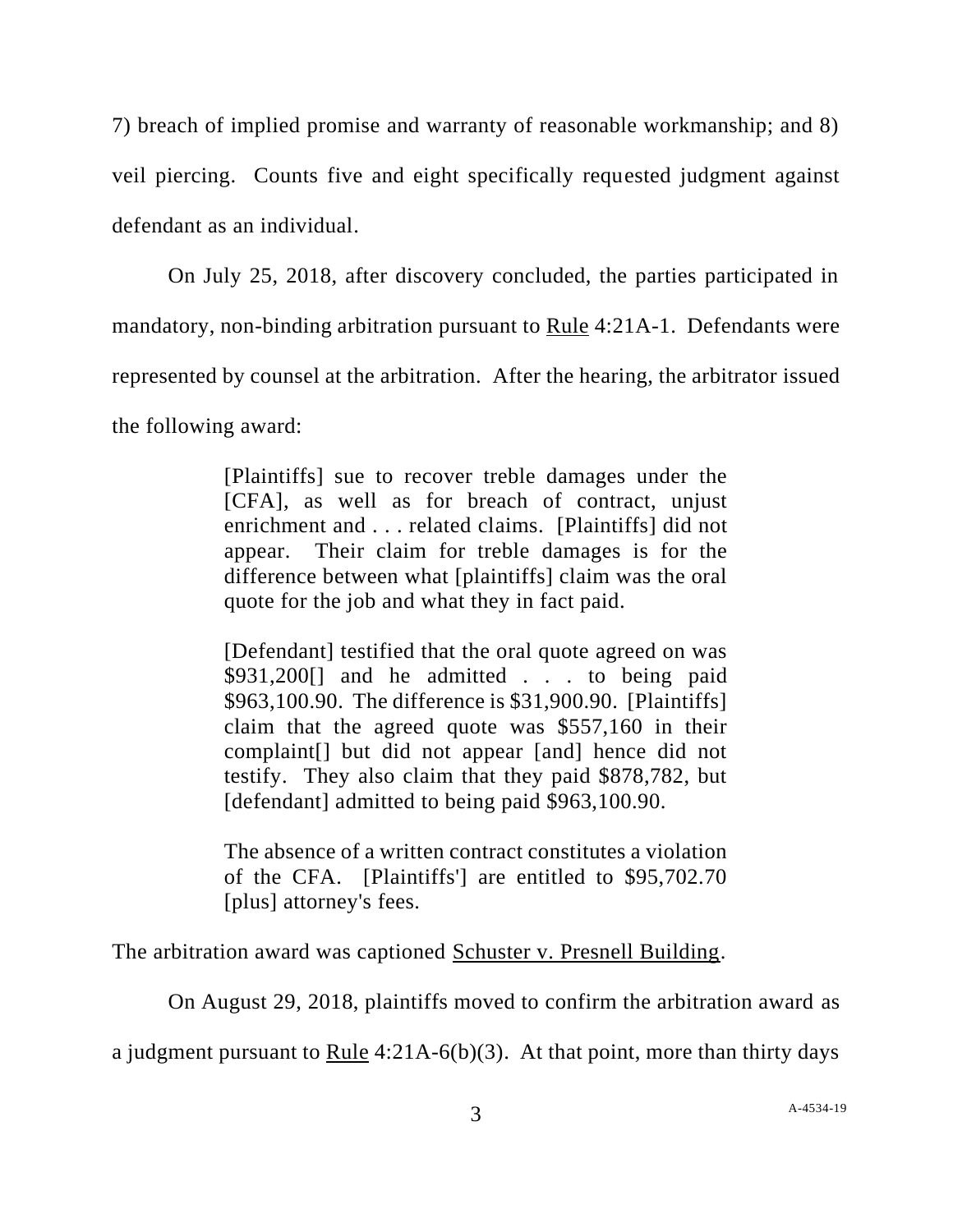had passed since the date of arbitration and defendants had not filed a demand for a trial de novo.<sup>1</sup> On September 12, 2018, defendants' counsel advised plaintiffs via email that they would not file an opposition to the motion and that defendants hoped to settle the matter.

On September 14, 2018, the court entered an order confirming the arbitration award and entry of judgment against defendants. On February 22, 2019, the judgment against defendants was domesticated and recorded in Bucks County, Pennsylvania, where defendants were domiciled.

Defendant allegedly first discovered the personal judgment against him in the summer of 2019 when he tried to sell his house. On June 17, 2020, defendant filed a motion to vacate the judgment. On July 10, 2020, the judge issued an order and oral opinion denying the motion. The judge noted that defendants failed to demand a trial de novo, the confirmation motion reflected that the judgment was against both defendant and PBG, defendant's former attorney did not object to the motion, and the judgment was entered almost two years before any objection was raised. The judge noted this case "really derives from

<sup>&</sup>lt;sup>1</sup> See R. 4:21A-6(b)(1) (An order dismissing the action after the filing of the arbitrator's award shall be entered unless, "within [thirty] days after filing of the arbitration award, a party hereto files with the civil division manager and serves on all other parties a notice of rejection of the award and a demand for a trial de novo and pays a trial de novo fee as set forth in paragraph (c) of this rule." ).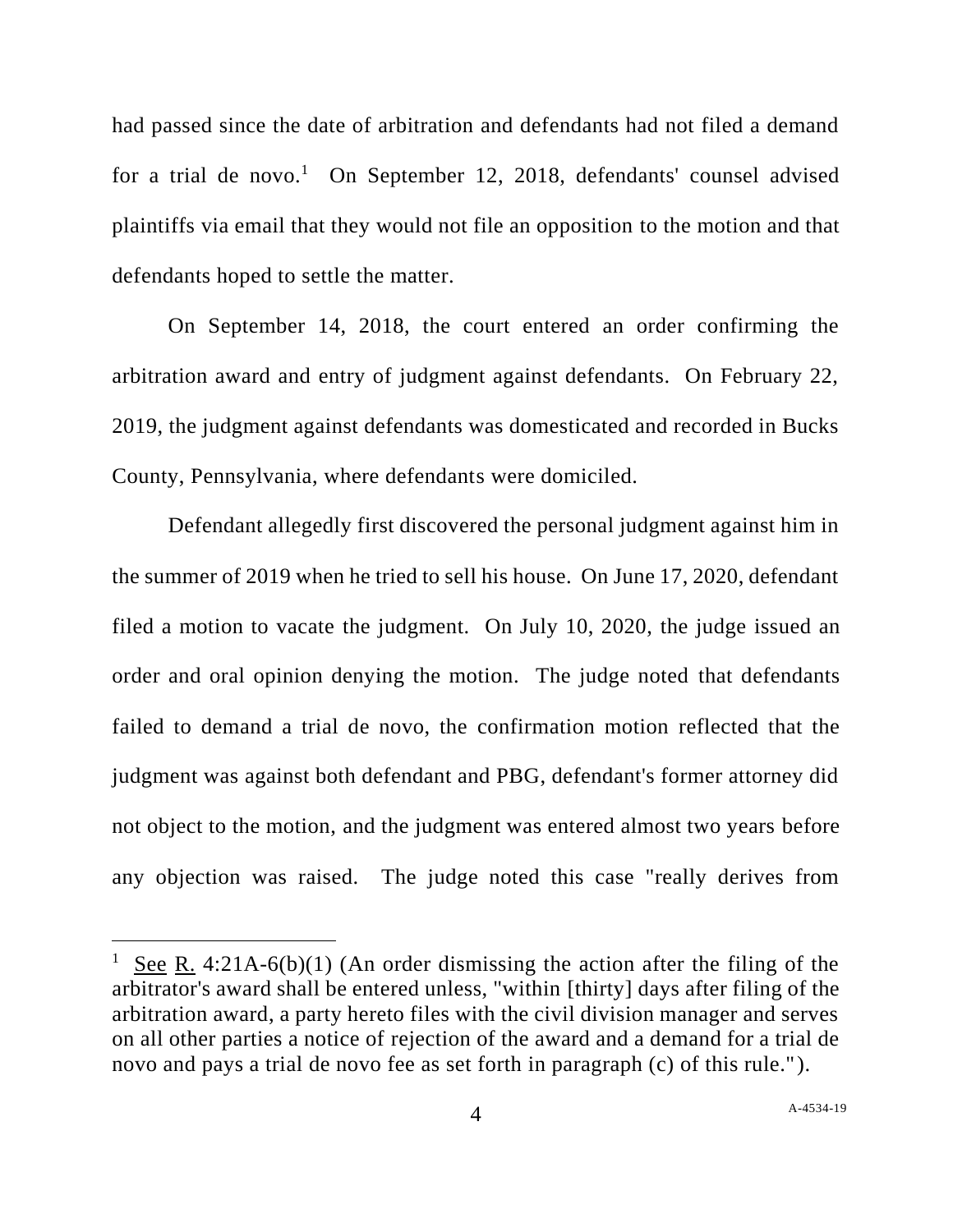[defendant's] dissatisfaction with how his lawyer handled this case, not necessarily this judgment." The judge further found defendant waited too long to file the motion after he learned about the judgment against him personally.

On appeal, defendant presents the following arguments for our consideration:

## POINT I

THE COURT ERRED IN UPHOLDING THE JUDGMENT AGAINST [DEFENDANT] WHICH SHOULD BE VACATED PURSUANT TO [RULE] 4:50.

> A. The [C]ourt [B]elow [A]bused its [D]iscretion in not [V]acating the [J]udgment [A]gainst [Defendant], [I]ndividually.

This court reviews a trial court's denial of a Rule 4:50-1 motion with substantial deference and will not reverse it "unless it represents a clear abuse of discretion." Hous. Auth. of Morristown v. Little, 135 N.J. 274, 283 (1994). "[A]n abuse of discretion occurs when a decision is 'made without a rational explanation, inexplicably departed from established policies, or rested on an impermissible basis.'" Deutsche Bank Tr. Co. Ams. v. Angeles, 428 N.J. Super. 315, 319 (App. Div. 2012) (alteration in original) (quoting U.S. Bank Nat'l Ass'n v. Guillaume, 209 N.J. 449, 467-68 (2012)).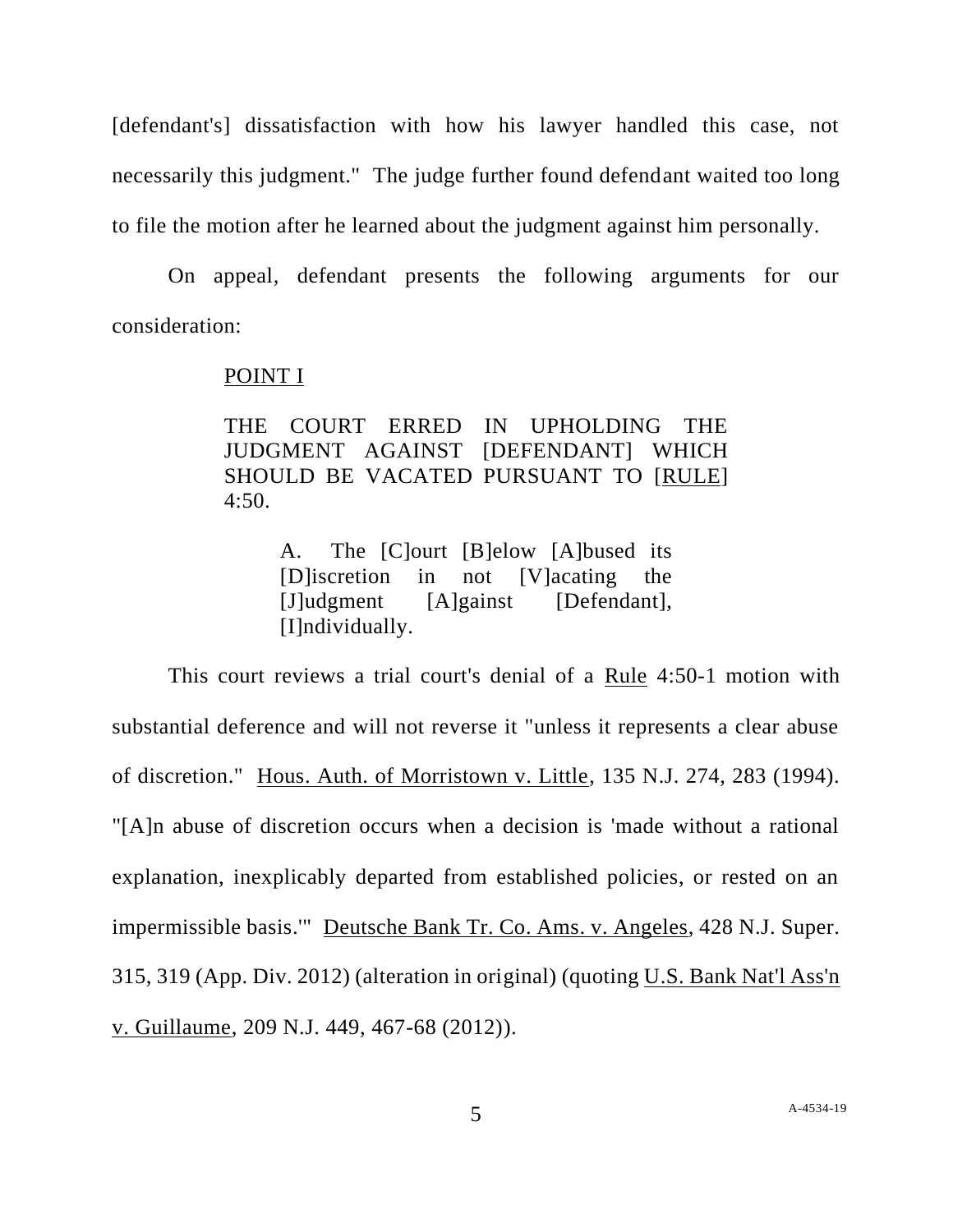Rule 4:50-1 authorizes a court to relieve a party or the party's legal representative from a final judgment or order for the following pertinent reasons: "(d) the judgment or order is void; . . . or (f) any other reason justifying relief from the operation of the judgment or order." "The rule is 'designed to reconcile the strong interests in finality of judgments and judicial efficiency with the equitable notion that courts should have authority to avoid an unjust result in any given case.'" Guillaume, 209 N.J. at 467 (quoting Mancini v. EDS ex rel. N.J. Auto. Full Ins. Underwriting Ass'n, 132 N.J. 330, 334 (1993)).

We find defendant's argument that the judgment is void against him individually has no merit. "The 'Home Improvement Practices' regulations set forth a variety of acts or omissions that, by definition, 'shall be unlawful,' N.J.A.C. 13:45A-16.2(a), and that therefore constitute violations of the CFA." Allen v. V & A Bros., Inc., 208 N.J. 114, 129 (2011). One of those regulations state: "All home improvement contracts for a purchase price in excess of \$500[] ... shall be in writing." N.J.A.C.  $13:45A-16.2(a)(12)$ . "[T] here can be no doubt that the CFA broadly contemplates imposition of individual liability." Allen, 208 N.J. at 130. In fact, "individuals may be independently liable for violations of the CFA, notwithstanding the fact that they were acting through a corporation at the time." Id. at 131. The arbitration award clearly stated, "[t]he absence of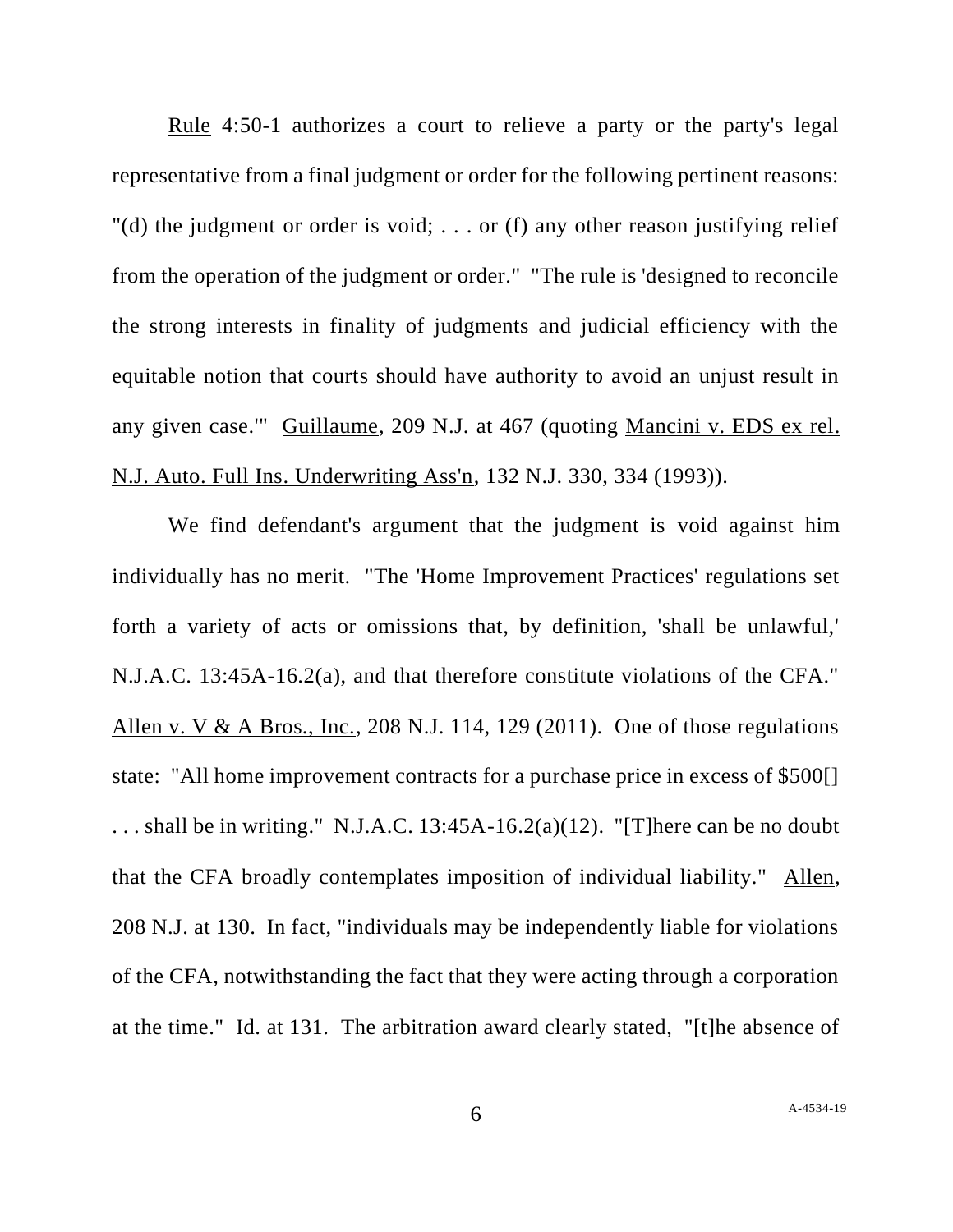a written contract constitutes a violation of the CFA." Defendants' violation of the CFA thereby exposed defendant to individual liability. See ibid.

We also reject defendant's argument that he is entitled to relief pursuant to Rule 4:50-1(f). "[R]elief under Rule 4:50-1(f) is available only when 'truly exceptional circumstances are present.'" Little, 135 N.J. at 286 (quoting Baumann v. Marinaro, 95 N.J. 380, 395 (1984)). In determining whether there are exceptional circumstances to warrant relief, the court considers the following factors: "(1) the extent of the delay [in making the application]; (2) the underlying reason or cause; (3) the fault or blamelessness of the litigant; and (4) the prejudice that would accrue to the other party." Jansson v. Fairleigh Dickinson Univ., 198 N.J. Super. 190, 195 (App. Div. 1985).

It is clear from the record that defendant knew of the arbitration award and believed, mistakenly, that the matter could be resolved post-arbitration. Defendant deliberately chose not to file a demand for a trial de novo or oppose plaintiffs' motion to confirm the arbitration award.

We also agree that defendant's motion to vacate was untimely. Pursuant to Rule 4:50-2, motions made under Rule 4:50-1(d) or Rule 4:50-1(f) "shall be made within a reasonable time." Whether a motion is filed within a reasonable time is "based upon the totality of the circumstances[.]" Romero v. Gold Star

7